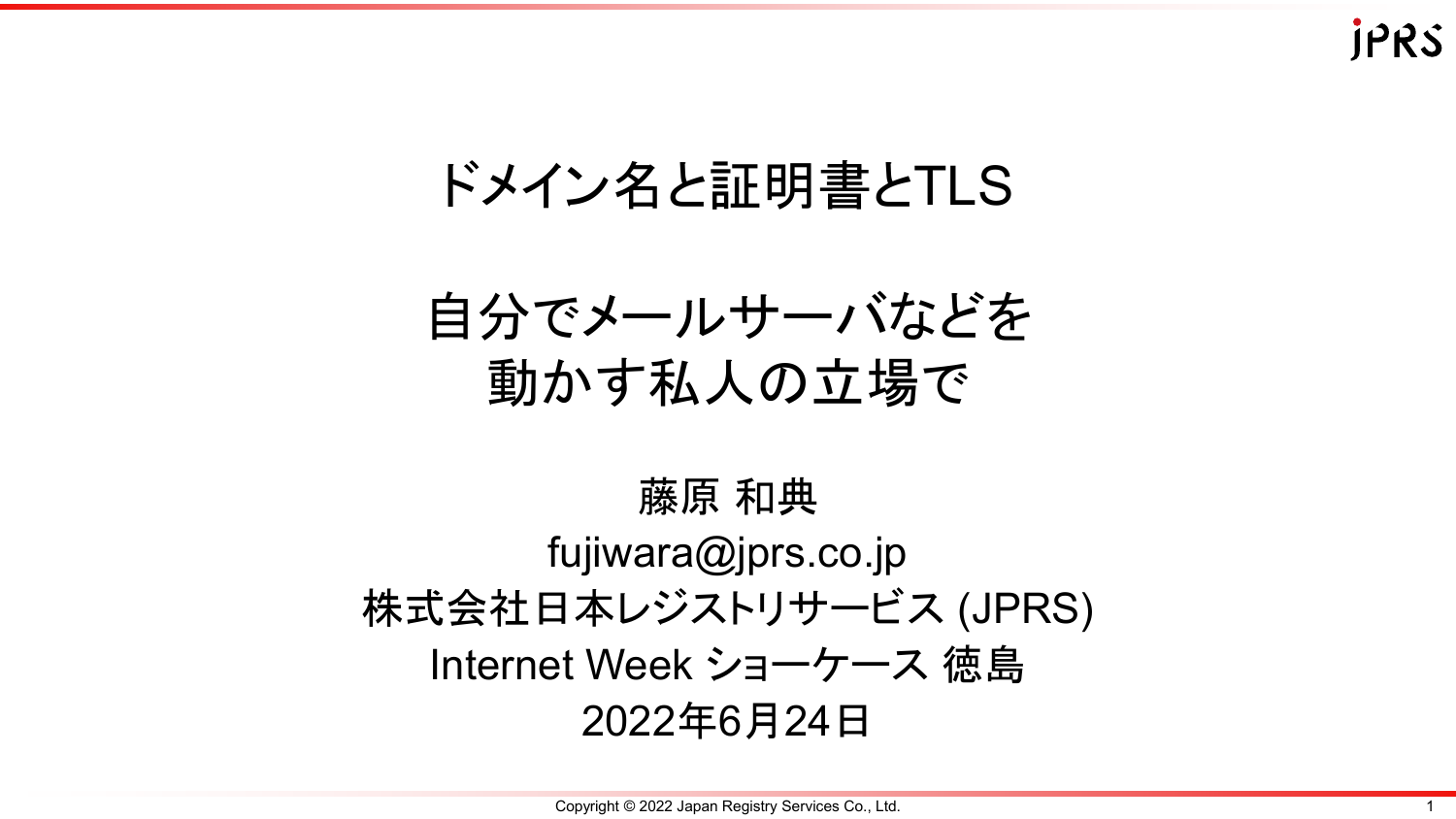## 自己紹介

- 氏名: 藤原和典
	- 個人ページ: http://member.wide.ad.jp/~fujiwara/
	- 勤務先:株式会社日本レジストリサービス (JPRS) 技術研究部
	- 業務内容:DNS関連の研究・開発 (標準化、試作、論文) – Internet Week プログラム委員 (2016~)
- 本日の立場: 自分でメールサーバなどを動かす私人
	- DNSSECはあたりまえ/ DNSSECの署名と検証は10年以上やっている
		- オランダ製ソフトウェアによるDNSSEC遊び, 21 July 2010, DNSOPS.JP BoF,
		- http://dnsops.jp/bof/20100721/dnsops-20100721.pdf
	- TLSとか証明書については素人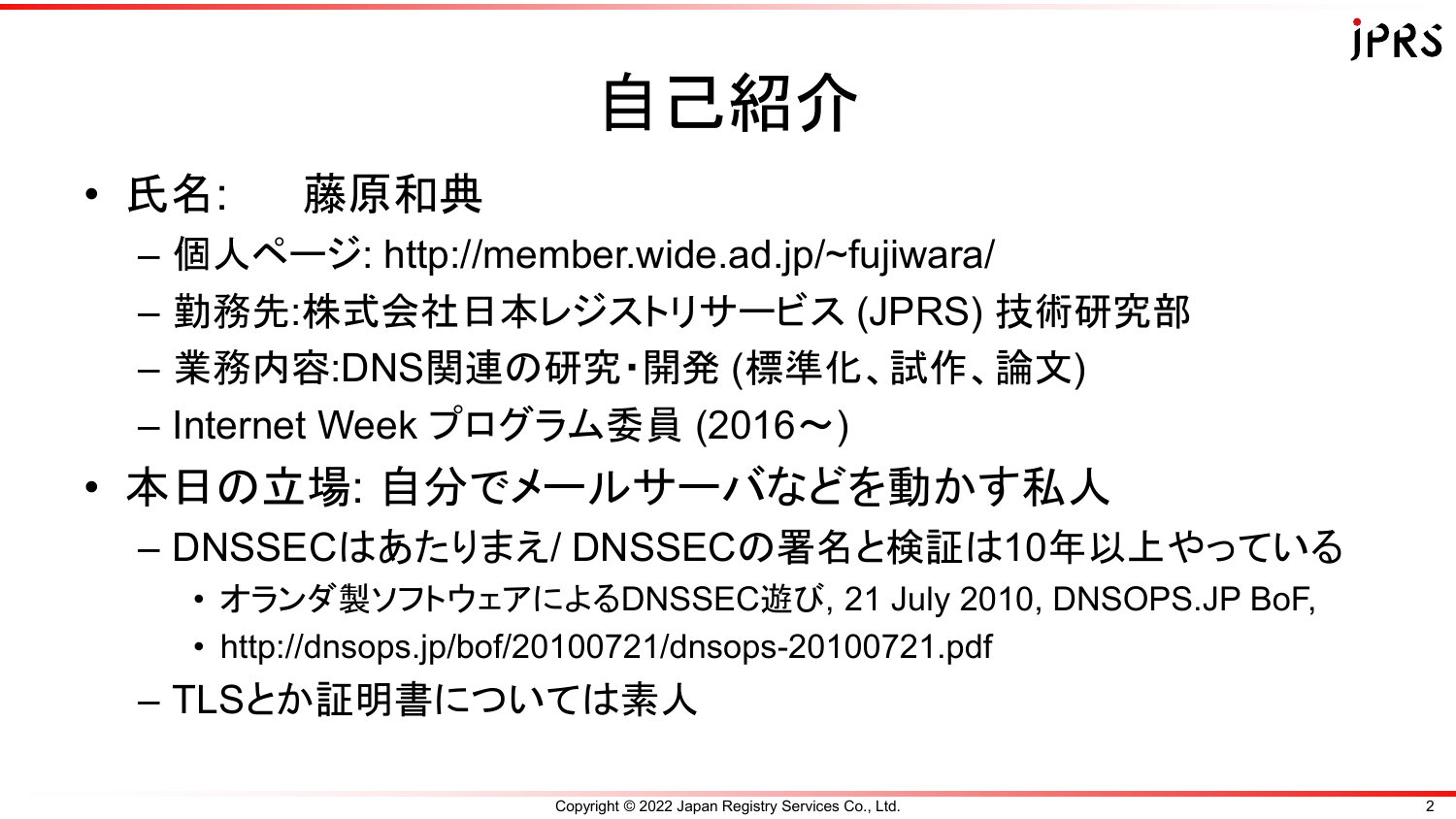個人サーバの運用

- 1990年: UUCPで (当時は juice.or.jp 下流)
- 1992年: 大学(や会社)で個人サーバ運用 (→自宅ADSL/光)
- 1998年: 10人ほどで月9800円のサーバを借り、ドメイン名を 登録し、webサーバ、メールサーバの運用開始
	- jpドメイン名はgr.jpの登録が面倒そうだったのでorgドメイン名とし、 メンバーの一人が女の子の名前.pyonなんとかでドメイン名作りたい といったのでpyon.org (同じ時期に知人がpyon.comを登録)
- 2008年: VPSに移行 (月500円 → 移動 → 移動)
	- (電気通信事業者とみなされる可能性に気が付き)
	- 分担金を集めるのをやめ、メール、Webの転送のみ → 個人VPS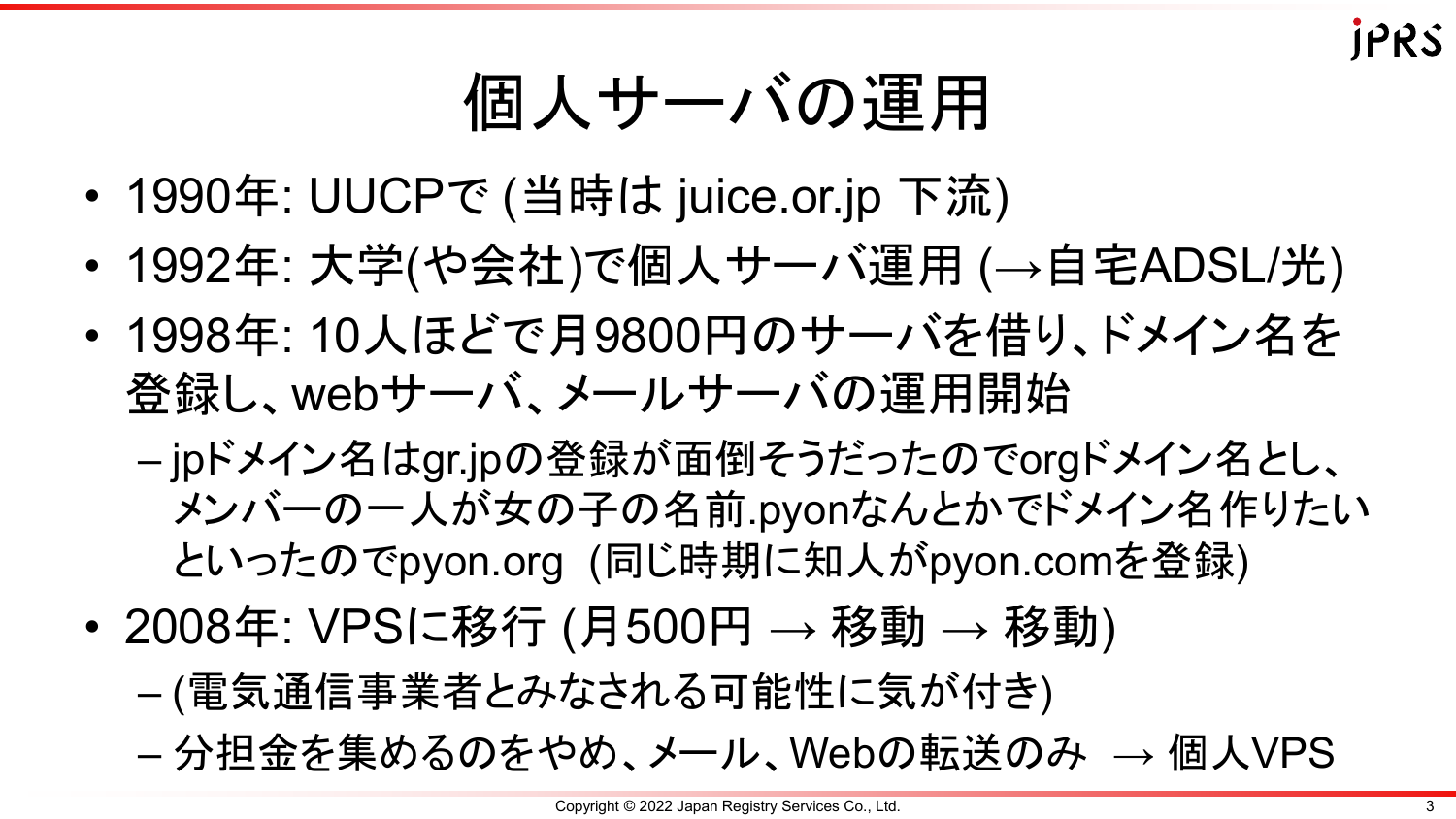# 個人サーバの機能

- DNSサーバ
	- PrimaryをVPSで、Secondaryをフレッツ光の先の家で
		- フレッツ光では、固定IPv4アドレス必須 (→ 2022/6/1半固定に)
	- 2011年ごろからDNSSEC署名済 (2009年ごろにDLV遊び)
- メールサーバ
	- MTA (sendmail)
	- POP3 (dovecot, localhostのみbind,家からssh portforwardで接続)
- Webサーバ (Let's Encryptの証明書を得るため)
- CVSリポジトリ ( home の一部 )
- cronで適当なデータ収集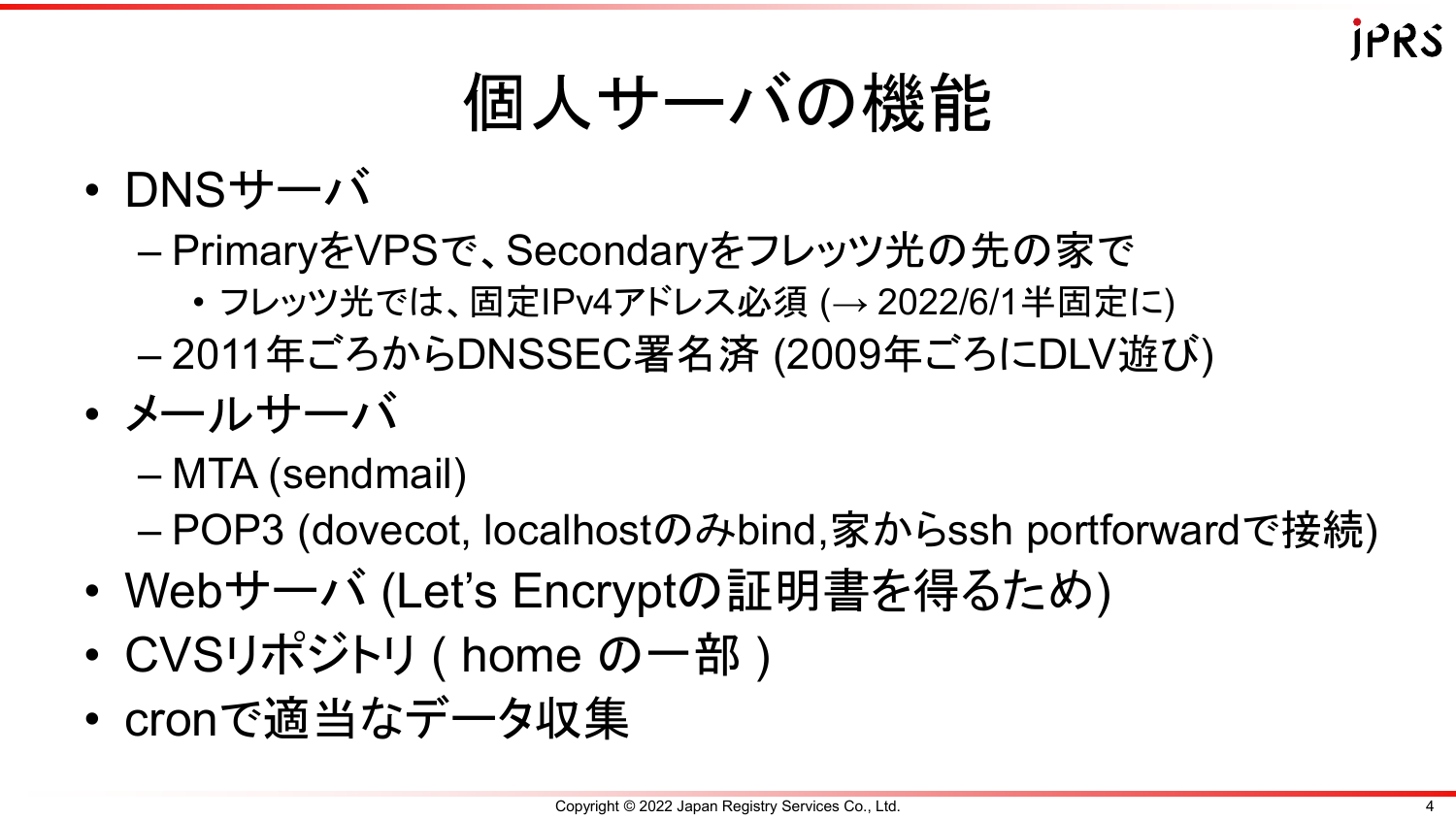# サーバ設定について (私見、一般論?)

- DNS関連: DNSSECは簡単という立場
	- 権威サーバの**DNSSEC**の設定は簡単、署名して、**DS**をレジストラに登録するだけ
	- フルサービスリゾルバでの**DNSSEC**検証も簡単
		- unboundいれて、auto-trust-anchor-fileを指定するだけ
- Webサーバ: いまどきはTLS必須
	- 数年前まではサーバ証明書は有料だった
	- 個人の場合は金をかけずに Let's Encrypt でサーバ証明書を入手
	- Trustの概念とか深く考えず、ブラウザから接続できれば十分
- メールサーバ
	- SPF ( TXT "v=spf1 ip4:… ip6:… -all" ) ぐらいは書いておく
	- 多くのメールサーバがSTARTTLSに対応した (受けるときはサーバ証明書が必要)
		- 送るときも正しいサーバ証明書がいるか?
	- Gmailに迷惑メール判定されるようになった (関係は不明)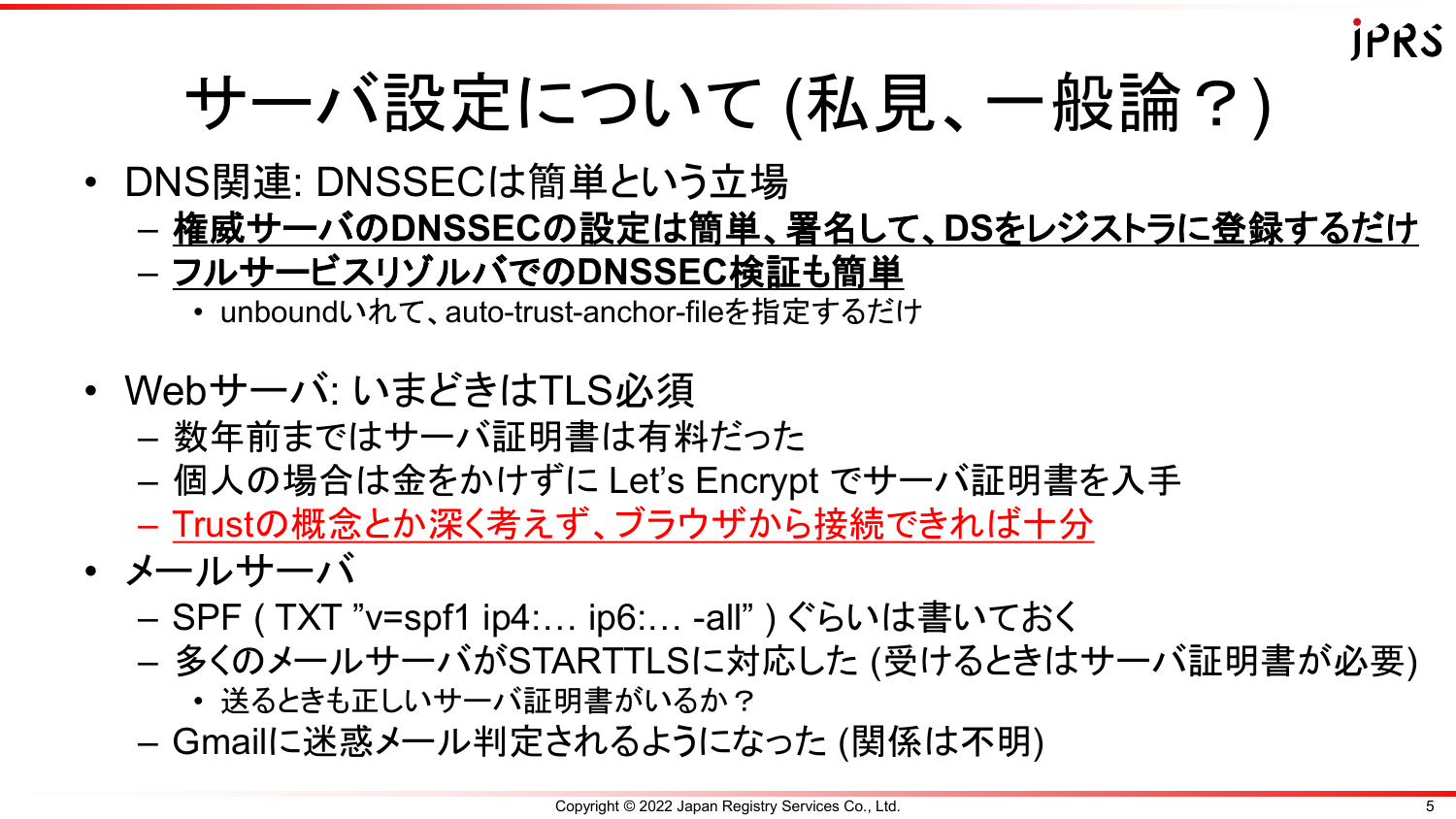証明書の設定 (メールサーバ)

- **Web**サーバ用の証明書はメールサーバなどでも使用できる
- MXメールサーバ名とEHLOで返すサーバ名を同じにし、サーバ証明書を用意
	- メールサーバ名と同じWebサーバを用意 (Webサーバいらなくても動かすこと)
	- Let's EncryptでWebサーバ用にサーバ証明書を設定
	- dehydratedでは /usr/local/etc/dehydrated/certs/ドメイン名/ に証明書ファイル
- FreeBSD では ca\_root\_nss package をいれることで、 /usr/local/share/certs/ca-root-nss.crt にCAリストが追加
- /etc/mail/sendmail.mc に以下を追加 (postfix, eximでもできるはず)
	- define(`CERT\_DIR', `/usr/local/etc/dehydrated/certs/ドメイン名')dnl
	- define(`confSERVER\_CERT', `CERT\_DIR/cert.pem')dnl サーバ証明書
	- define(`confSERVER KEY', `CERT\_DIR/privkey.pem')dnl 秘密鍵
	- define(`confCLIENT CERT', `CERT DIR/cert.pem')dnl サーバ証明書
	- define(`confCLIENT\_KEY', `CERT\_DIR/privkey.pem')dnl 秘密鍵
	- define(`confCACERT', `/usr/local/share/certs/ca-root-nss.crt')dnl ルートCAリスト
	- define(`confCACERT\_PATH', `/usr/local/share/certs/')dnl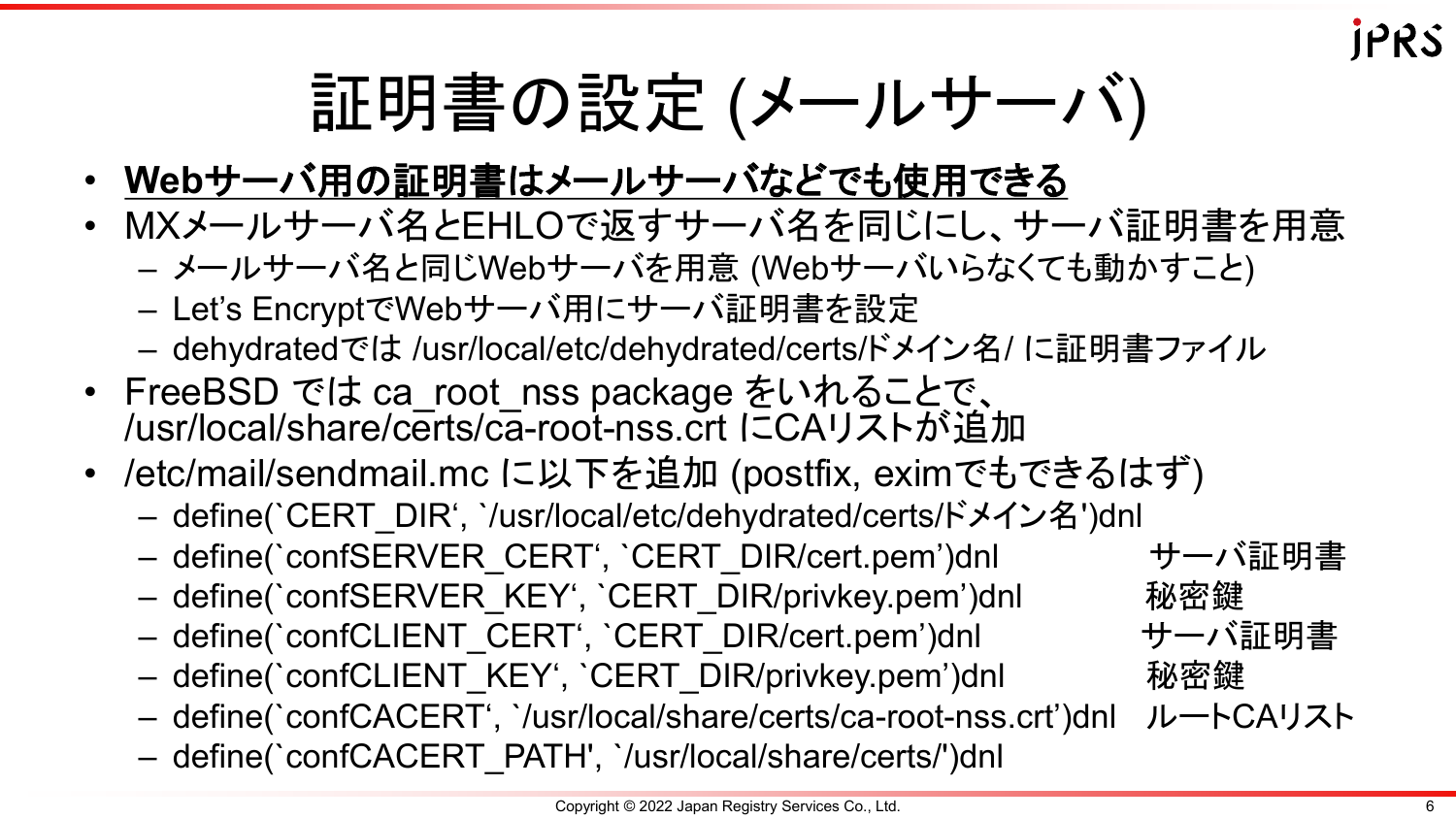メールサーバの動作確認 (サーバ証明書)

• telnet g.pyon.org 25

220 g.pyon.org ESMTP Sendmail 8.16.1/8.16.1; Fri, 29 Oct 2021 15:17:01 +0900 (JST)

250-8BITMIME

#### 250-STARTTLS

250 HELP

• openssl s client -starttls smtp -host g.pyon.org -port 25 Certificate chain

```
0 s:CN = g.pyon.org
i:C = US, O = Let's Encrypt, CN = R3 Let's Encryptから発行された証明書
```
略

EHLO local

250-g.pyon.org Hello g.pyon.org, pleased to meet you 250-8BITMIME 250 HELP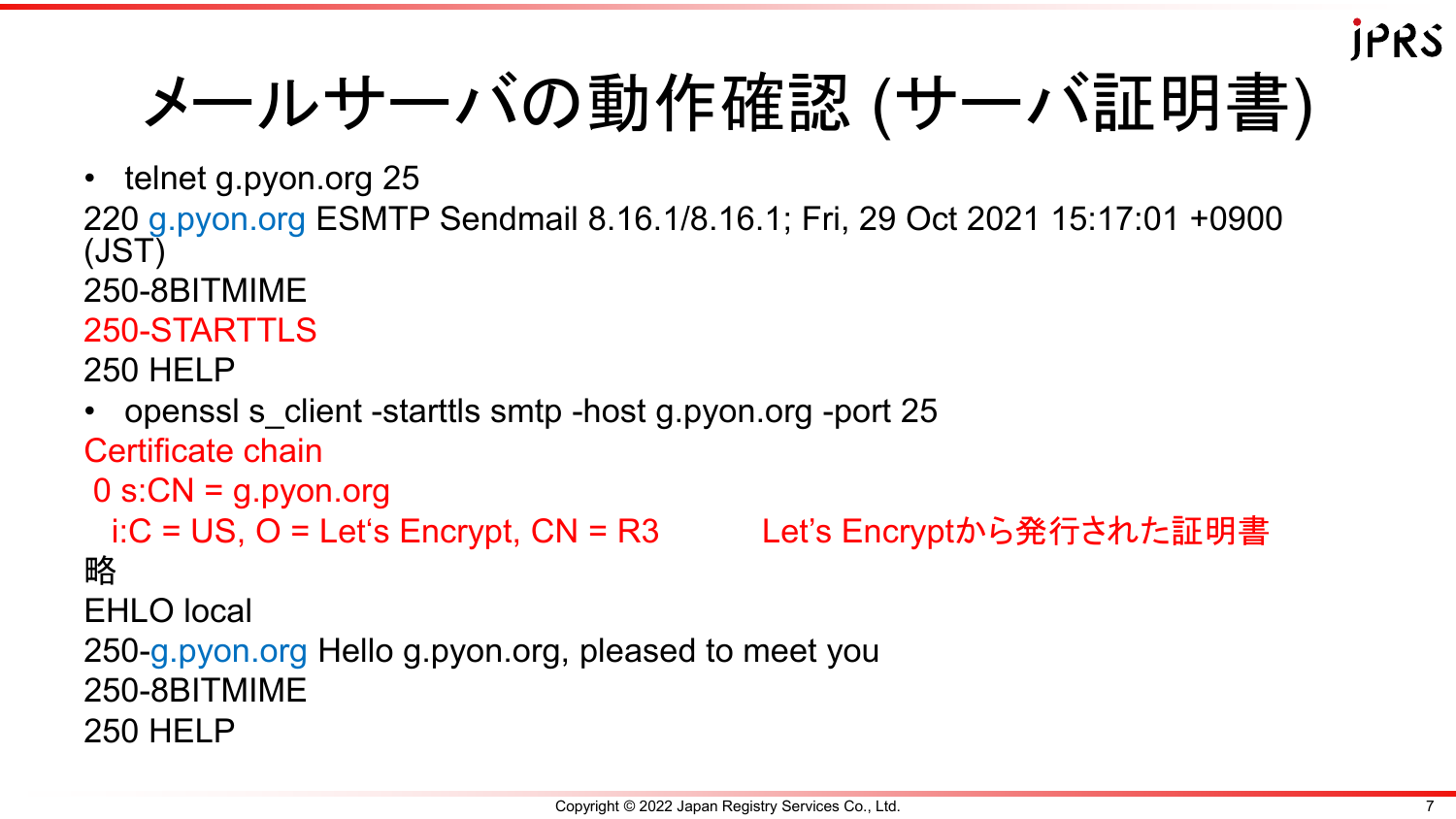### Gmailにメールを送ってみる

- echo "test" | Mail -s "arrive ?" fujiwara3x@gmail.com
- 結果、Gmailで迷惑メールと判定されなかった → DownloadしてReceived確認 ARC-Authentication-Results: i=1; mx.google.com;

spf=pass (google.com: domain of fujiwara@g.pyon.org designates 2001:e42:102:1804:160:16:204:207 as permitted sender) smtp.mailfrom=fujiwara@g.pyon.org;

dmarc=pass (p=NONE sp=NONE dis=NONE) header.from=pyon.org Received: from g.pyon.org (g.pyon.org. [2001:e42:102:1804:160:16:204:207]) by mx.google.com with ESMTPS id

q12si2475570pjv.168.2021.10.28.23.48.57

for <fujiwara3x@gmail.com>

(version=TLS1\_3 cipher=TLS\_AES\_256\_GCM\_SHA384 bits=256/256); Thu, 28 Oct 2021 23:48:58 -0700 (PDT)

- Receivedヘッダより、GmailのサーバにTLSでメールを送信できている
	- ARC-Authtntication-Resultsヘッダより、spf=pass, dmarc=pass も確認できる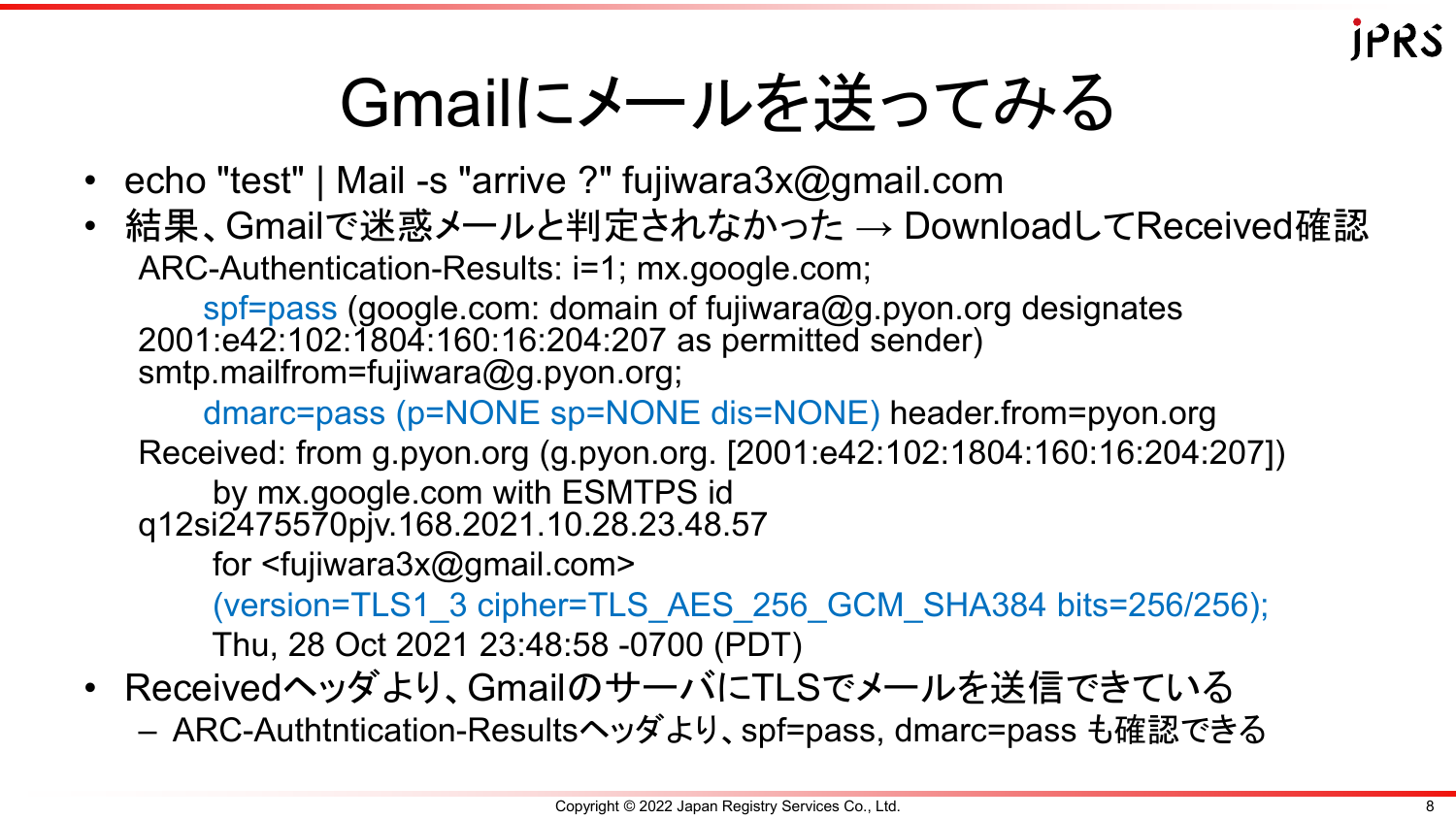## Gmailからのメールを確認

- GmailでReplyしてみた
	- Received: from mail-il1-x12f.google.com (mail-il1 x12f.google.com [IPv6:2607:f8b0:4864:20:0:0:0:12f]) by g.pyon.org (8.16.1/8.16.1) with ESMTPS id 19U8Pumv034746 (using TLSv1.3 with cipher TLS\_AES\_256\_GCM\_SHA384 (256 bits) verified OK) for <fujiwara@g.pyon.org>; Sat, 30 Oct 2021 17:26:02 +0900 (JST)
	- 結果: sendmail がGmailのサーバ証明書を検証できている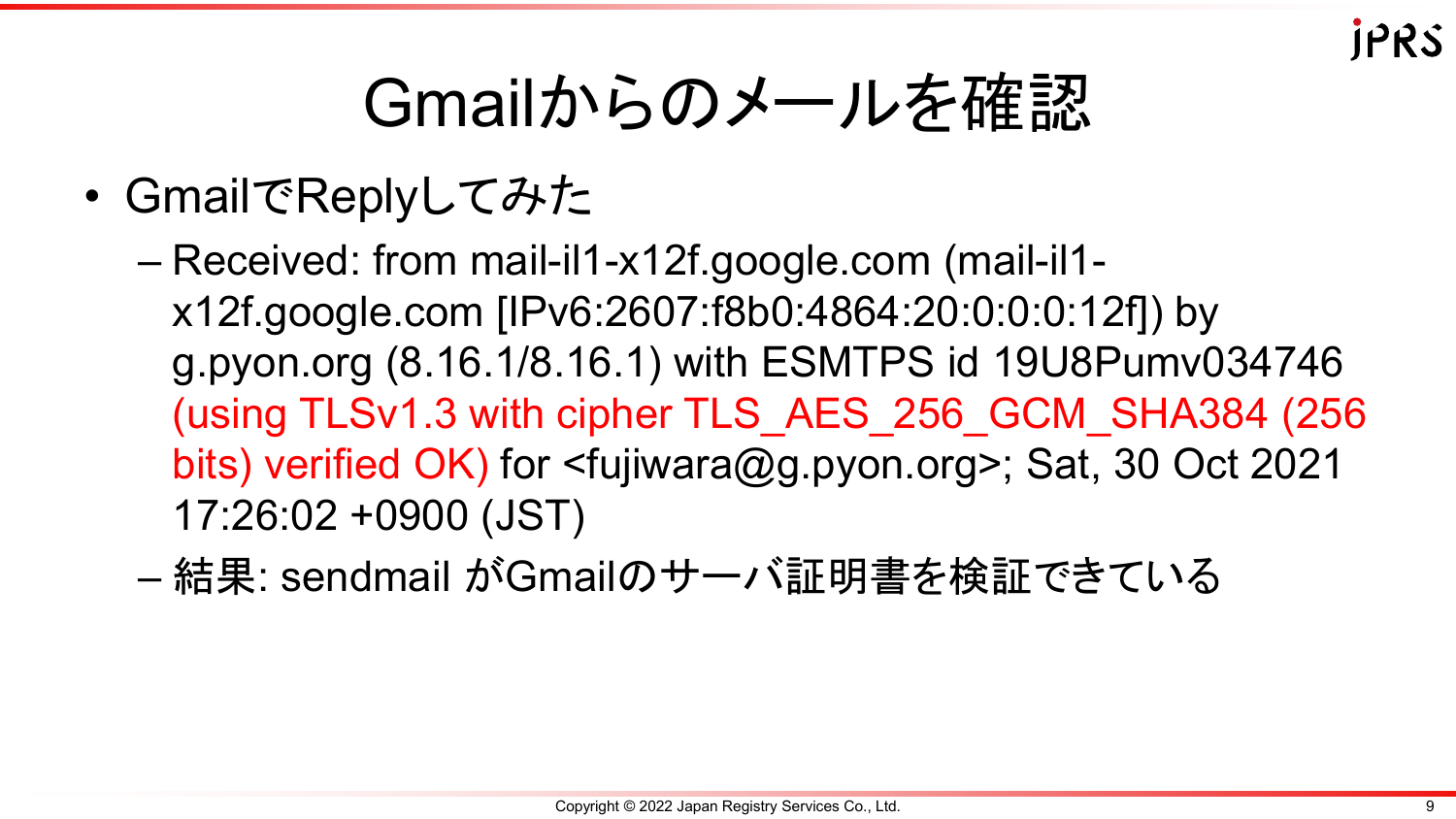# メールに関する動向: メールでもTLS必須に

- RFC 6698 The DNS-Based Authentication of Named Entities (DANE) Transport Layer Security (TLS) Protocol: TLSA, 2012/8
	- DNSSECにTLSサーバ証明書を入れる仕組み
	- DNSSECで守られたところに自己署名証明書を置くと、CAいらないという主張あり
	- 信頼としては、ドメイン名文字列に対応する証明書であること(だけ)を示す
- RFC 7672 SMTP Security via Opportunistic DNS-Based Authentication of Name Entities (DANE) Transport Layer Security (TLS), 2015/10 – SMTP STARTTLSのサーバ証明書をDNSSECで守られたドメイン名に載せる仕組み
- RFC 8461 SMTP MTA Strict Transport Security (MTA-STS), 2018/9
	- 指定したドメイン名のメールサーバがTLS(STARTTLS)でしかメールを受け取らないこ とを示す
		- \_mta-sts.example.com. IN TXT "v=STSv1; id=20160831085700Z;"
- RFC 8689 SMTP Require TLS Option, 2019/11
	- EHLOの応答にREQUIRETLS追加、MAIL FROMにもREQUIRETLS追加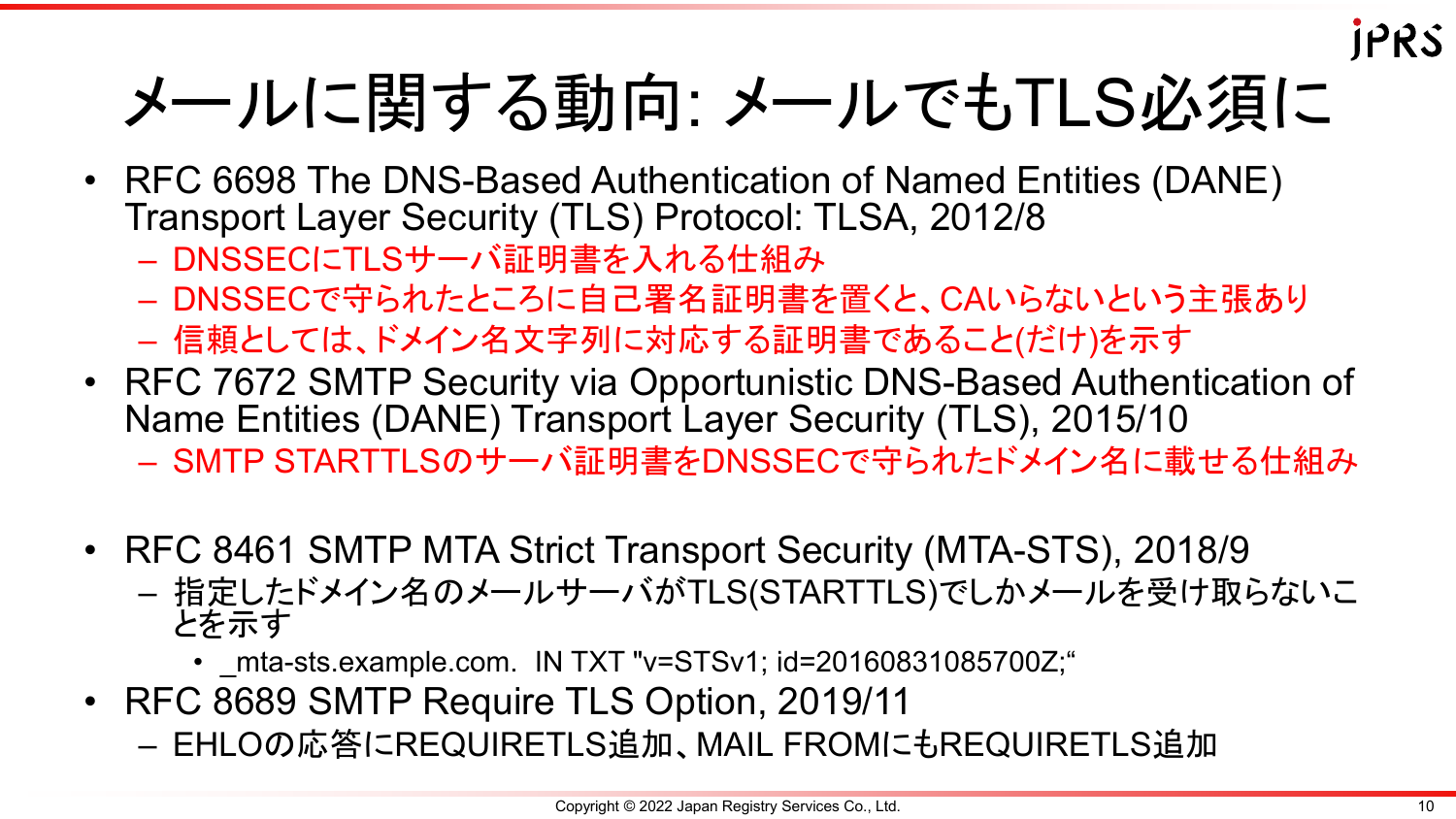# メールに関する動向 (2)

- US政府がMTA-STS(RFC 8461)を要件としようとしているらし い
- それに対し、DANE SMTP (RFC 7672)派が問題点を指摘し ているらしい
	- MTA-STSはWebPKIのTrust modelを使用するが、WebPKIには US政府に敵対する可能性のある国家によって運営されているCA が存在する
	- TLSではないメールにフォールバックする可能性がある
- どちらも、サーバ証明書を使ってメールサーバ間のSMTPを STARTTLSでTLSにすることは同じ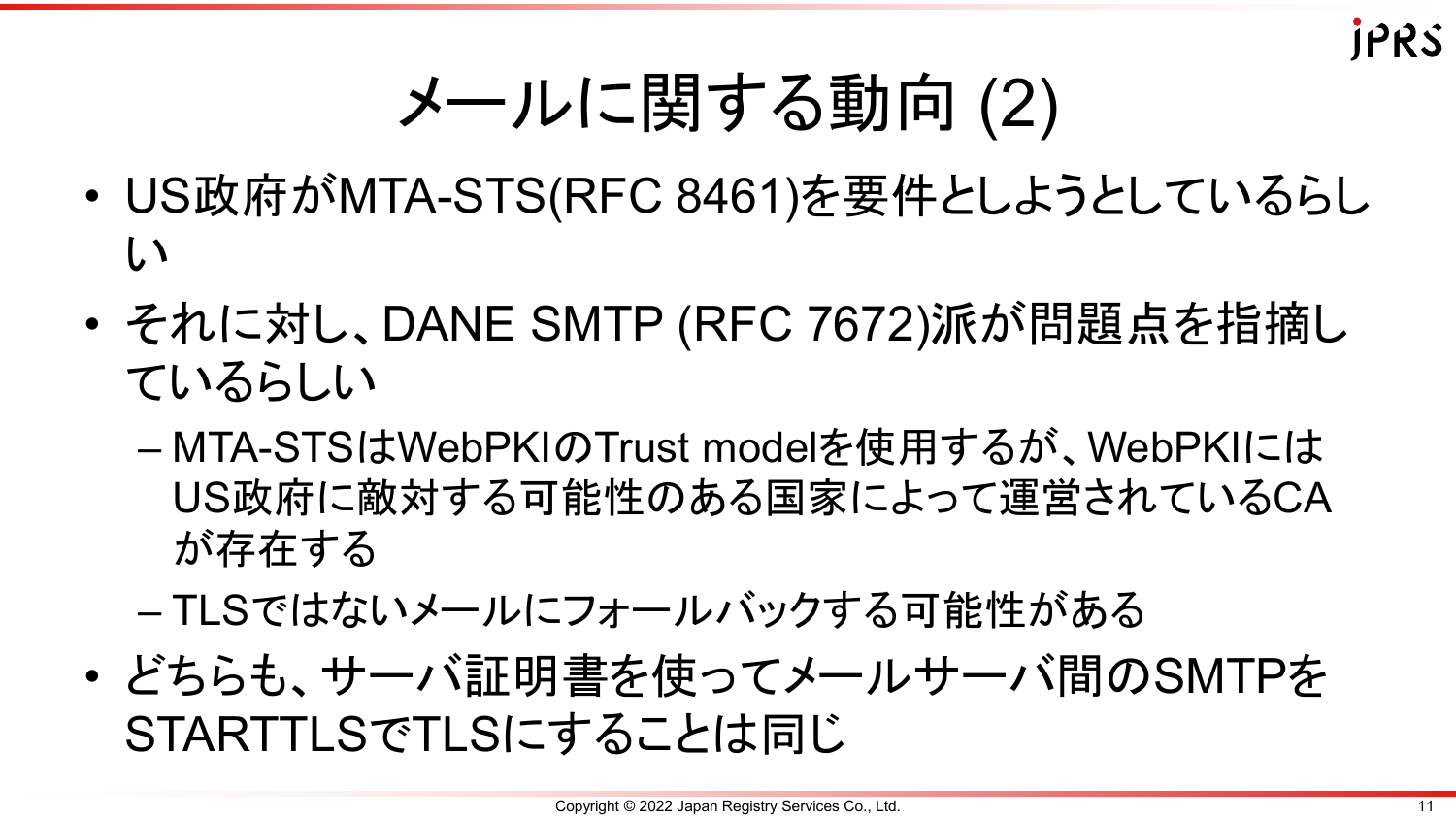

# WebサーバでのTLSA RRの書き方

- 443. tcp.ドメイン名 IN TLSA CertUsage Selector MatchingType **Certificate** 
	- CertUsage 0..CA証明書, 1..サーバ証明書(有効なCA発行), 2..trust anchor の証明書, 3..サーバ証明書(自己署名でもいい)
	- Selector 0..FullCertificate, 1..SubjectPublicKeyInfo
	- MatchingType 0..証明書そのもの 1..SHA256 hash, 2..SHA512 hash
- 作り方
	- openssl x509 -inform PEM -outform DER -in 証明書.pem | sha256 を用意
	- 例: openssl x509 -inform PEM -outform DER -in /usr/local/etc/dehydrated/certs/g.pyon.org/cert.pem | sha256 d3829e7c648f0f447df37486ad371219e985dd2db9c5a5768555e2461d6c51c6
	- 443. tcp.ドメイン名 IN TLSA 3 0 1 ハッシュ値
	- 自己署名かもしれないサーバ証明書の、Full CertificateのSHA256ハッシュ
	- DNSSEC必須
	- (GnuTLS danetool でもTLSA RRを生成できるらしい)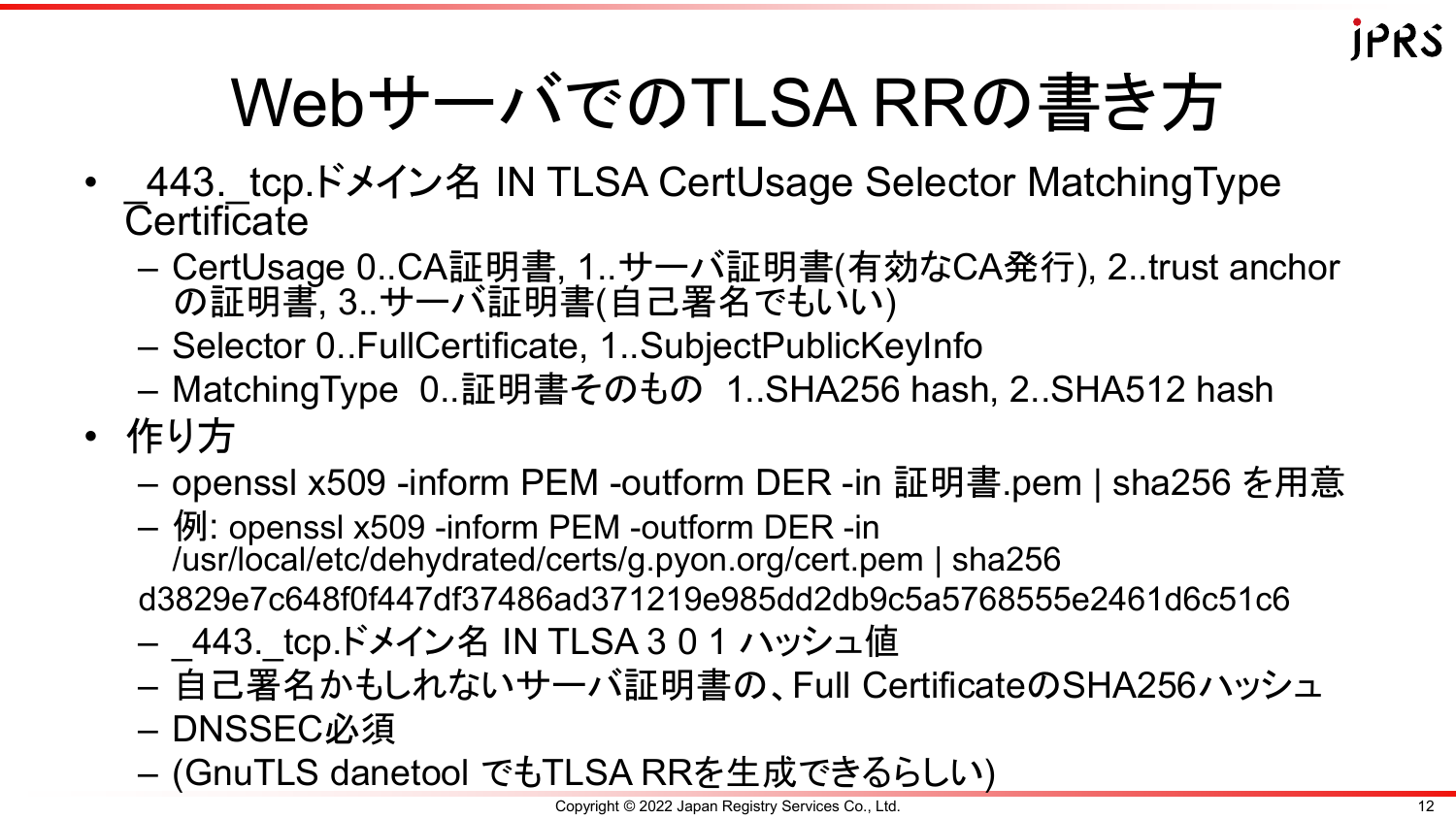# メールサーバでのTLSA RRの書き方

- 25. tcp.ドメイン名 IN TLSA CertUsage Selector MatchingType **Certificate** 
	- CertUsage 0..CA証明書, 1..サーバ証明書(有効なCA発行), 2..trust anchoの 証明書, 3..サーバ証明書(自己署名でもいい)
	- Selector 0..FullCertificate, 1..SubjectPublicKeyInfo
	- MatchingType 0..証明書そのもの 1..SHA256 hash 2..SHA512 hash
- 作り方
	- Openssl x509 –inform PEM –outform DER –in 証明書.pem | sha256 を用意
		- 証明書のpemファイルをバイナリDER形式に変換すると証明書の生データが得られる
		- 生データのsha256 hashをTLSA RRに書くこととする
	- 例: openssl x509 –inform PEM –outform DER –in /usr/local/etc/dehydrated/certs/g.pyon.org/cert.pem | sha256 d3829e7c648f0f447df37486ad371219e985dd2db9c5a5768555e2461d6c51c6
	- 25 tcp.ドメイン名 IN TLSA 3 0 1 ハッシュ値
	- 自己署名かもしれないサーバ証明書の、Full CertificateのSHA256ハッシュ – DNSSEC必須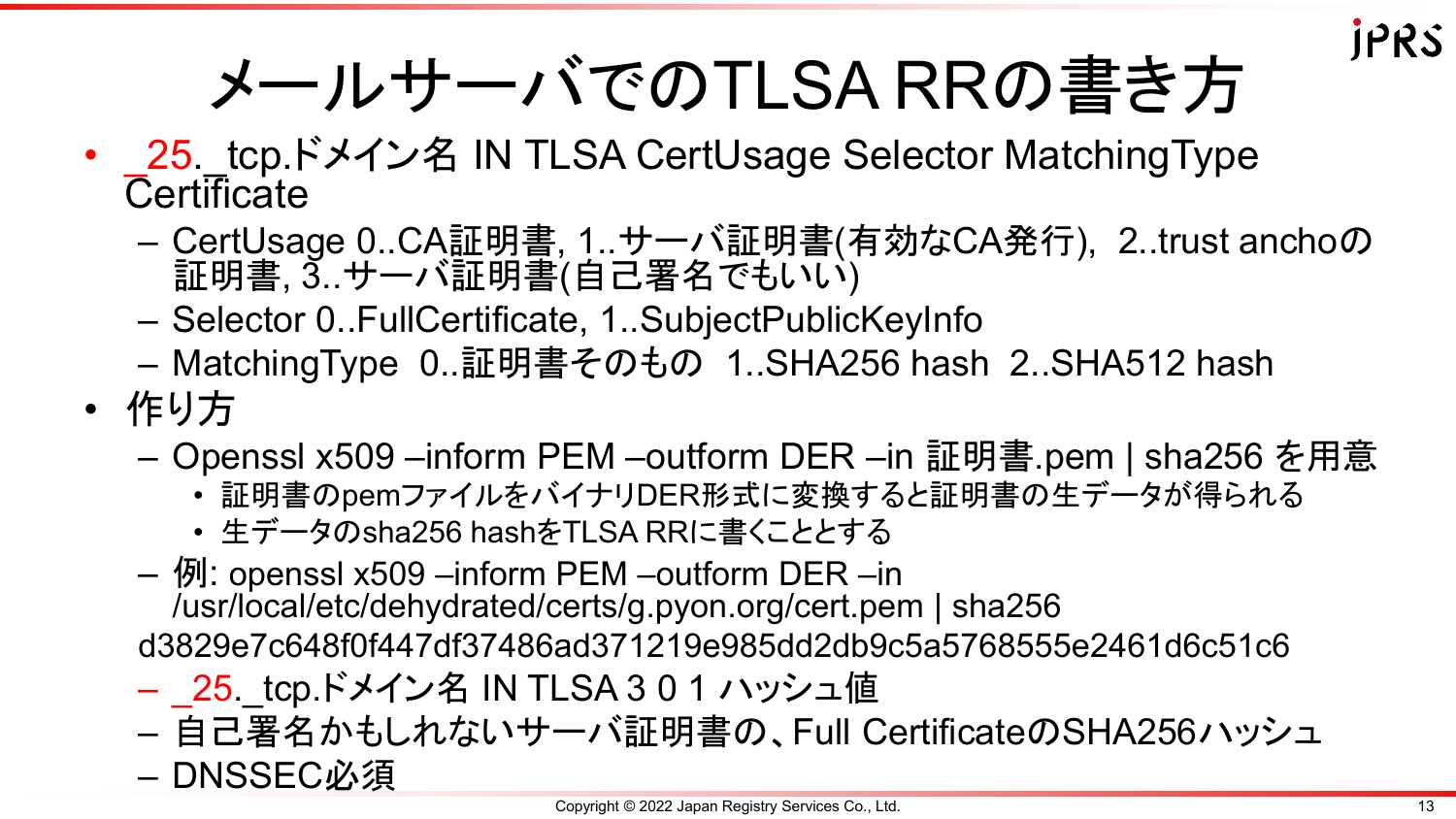## TLSA RRの設定確認

- Shumon Huque さんのチェックサイトを使わせていただく
- https://www.huque.com/bin/danecheck
- ドメイン名とポート番号、アプリケーション名をいれて Check
	- 例: ホスト名, ポート番号443, Application NONE (https)
	- 例: ホスト名, ポート番号25, Application SMTP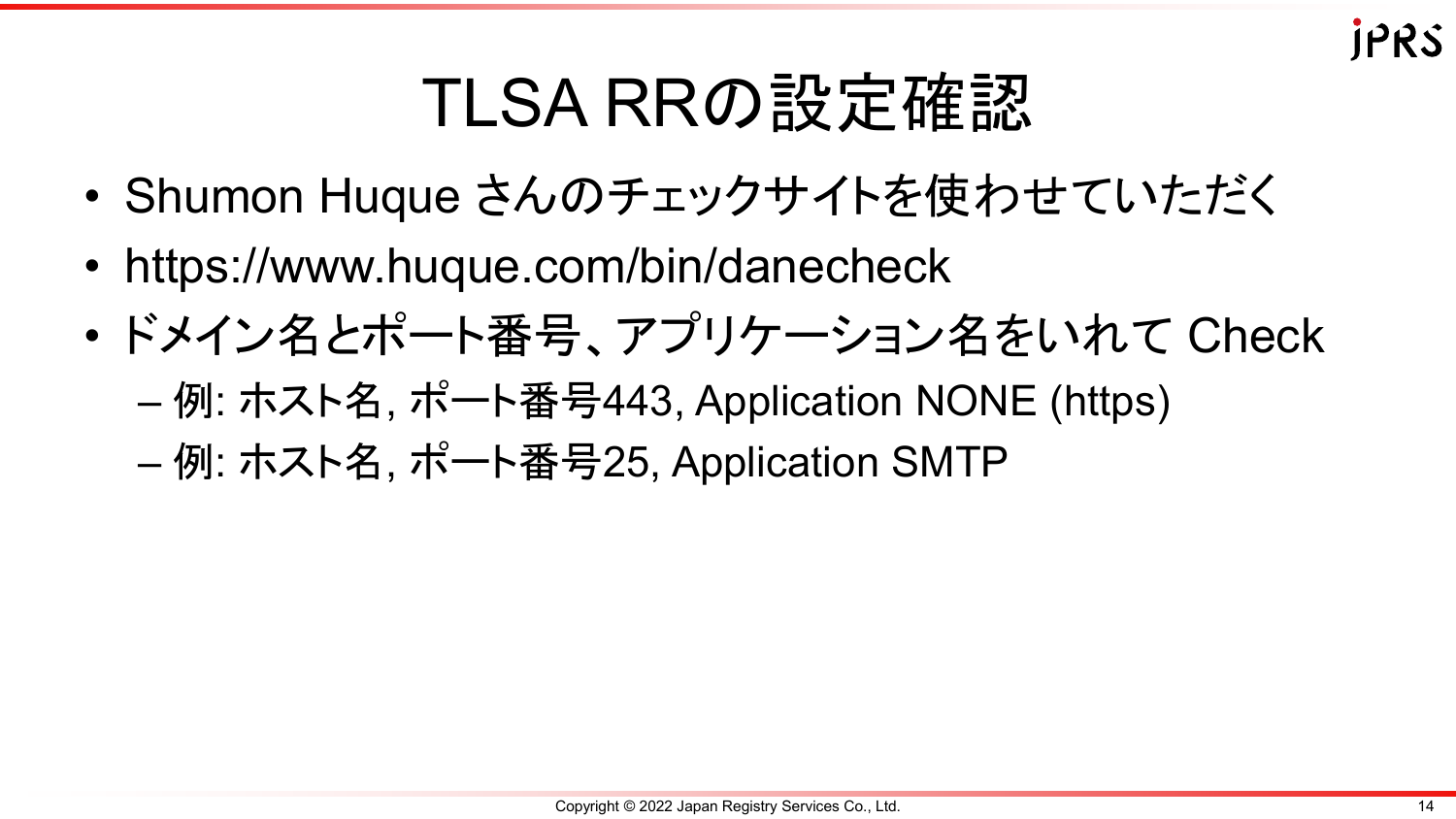

## サーバ証明書+TLSA設定の結果

- 一般ユーザがブラウザでみると
	- https:// で、Let's Encryptに発行された証明書でアクセスできる
- DNSSEC/DANE, DANE SMTP派との通信
	- 443. tcp.ドメイン名 TLSA を検索し、httpsのサーバ証明書と一致す ることを確認
	- 25. tcp.ドメイン名 TLSAを検索し、STARTTLSでのサーバ証明書と 一致することを確認
- 普通のメールサーバ、MTA-STS / REQUIRETLS 派との通信

– CAに発行されたサーバ証明書を要求するが、Let's Encryptに発行さ れた証明書をMTAに指定しているので通信可能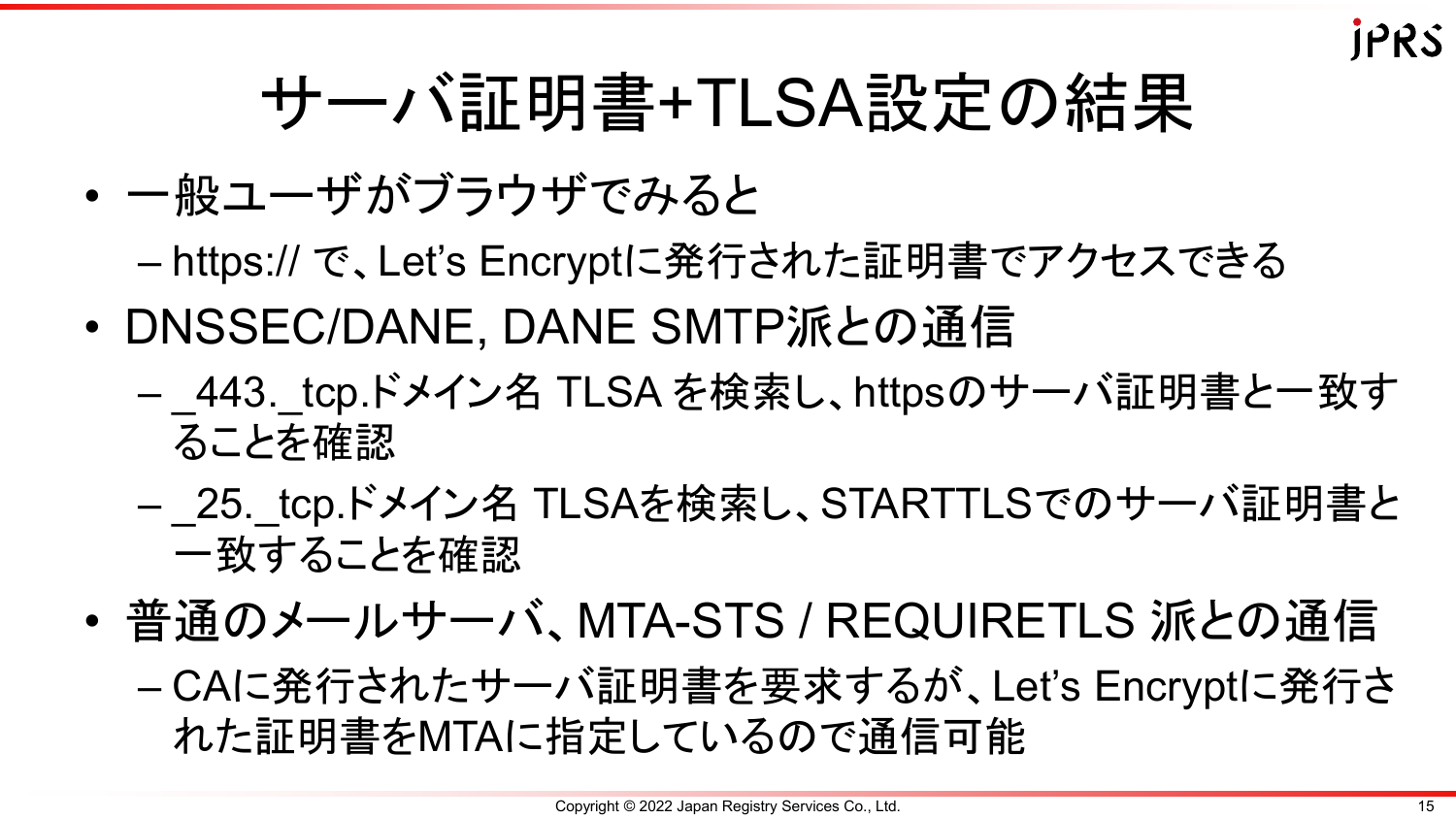# 証明書、TLSA RRの定期更新

- Let's Encryptの証明書は有効期間90日なので、定期更新が必要
- 以下のようなShell Scriptで解決できる

#!/bin/sh

CERTに証明書のパス, TLSAFILE, TLSAFILEprev, TLSAFILEnewに TLSA RRを書くファイル名 if /usr/local/bin/dehydrated -c; then exit 0; fi # 証明書の更新を行い、変化がなかったら何もしない mv \$TLSAFILEnew \$TLSAFILEprev # 一つ前のTLSAを残しておく HASH=`openssl x509 -inform PEM -outform DER -in \$CERT | sha256` # <mark>証明書のハッシュ値を計算</mark> (echo " 443. tcp.HOSTNAME. \$TTL IN TLSA 3 0 1 \$HASH"; echo "\_25.\_tcp.HOSTNAME. \$TTL IN TLSA 3 0 1 \$HASH") > \$TLSAFILEnew # **TLSA RR**作成 cat \$TLSAFILEprev \$TLSAFILEnew | sort | uniq > \$TLSAFILE # 新旧TLSA RRをまとめたファイルを作成 /etc/nsd/dnsseczonetool sign DOMAIN # **TLSAFILE**を**include**するゾーンファイルを署名して、**reload** /usr/local/etc/rc.d/apache24 restart; /etc/rc.d/sendmail restart # **Web**サーバ**,**メールサーバ再起動 exit 0